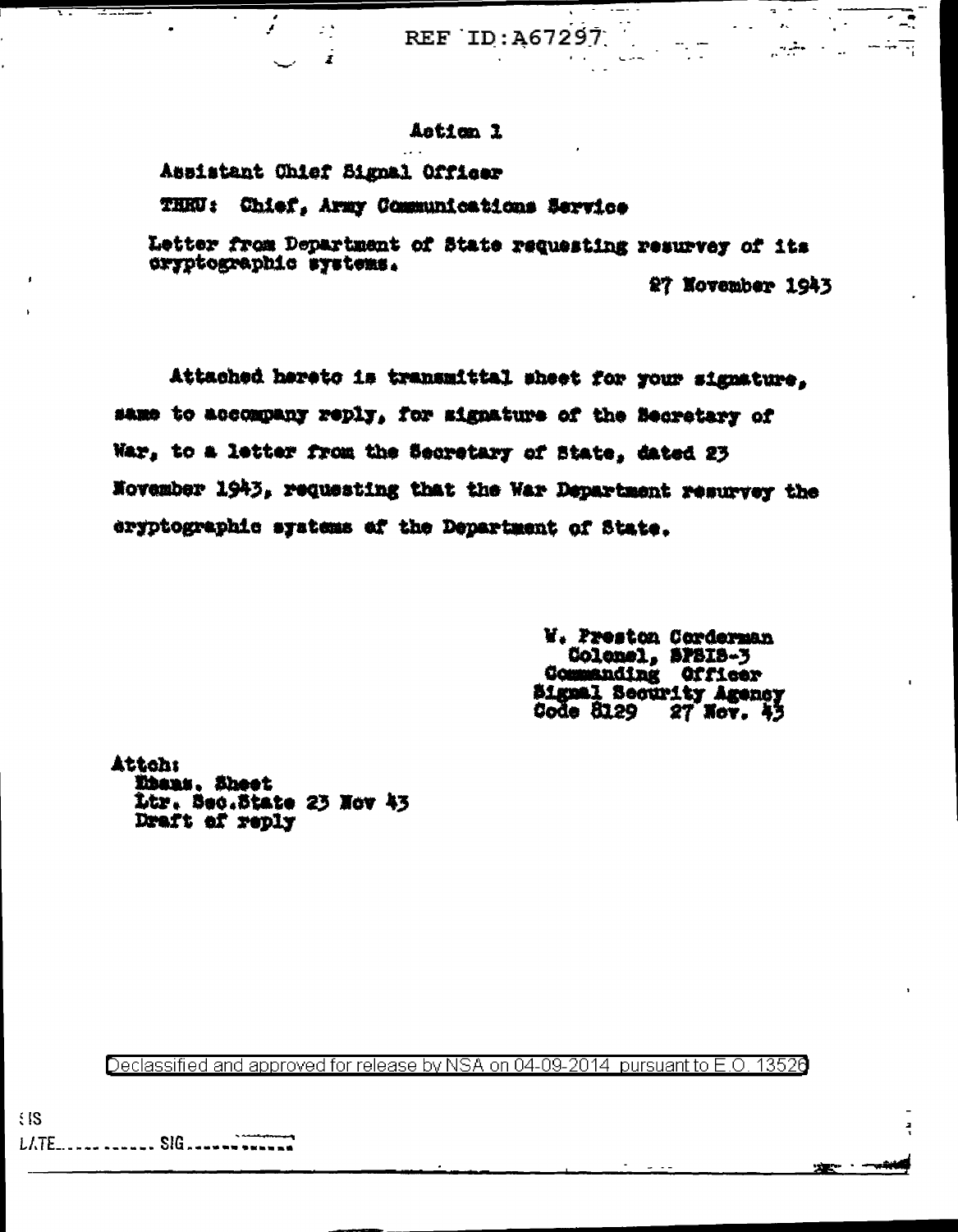**REF ID: A67297** 

 $\mathbf{v}$ 

الان المحاجة

A.

î.

٠.

## Action 1

 $\ddot{\cdot}$ 

Office of the Secretary of the W.D. General Staff

Letter from Department of State requesting resurvey of its eryptographic systems. **SPSIS** 27 November 1943

Attached hereto is draft of proposed reply for signature of the Secretary of War to the accompanying letter from the Secretary of State.

> James A. Code, Jr.<br>Major General Assistant Chief Signal Officer

Attohd: Liz. Fm Sec. State<br>dtd. 13 Nov. 43<br>Draft of reply

S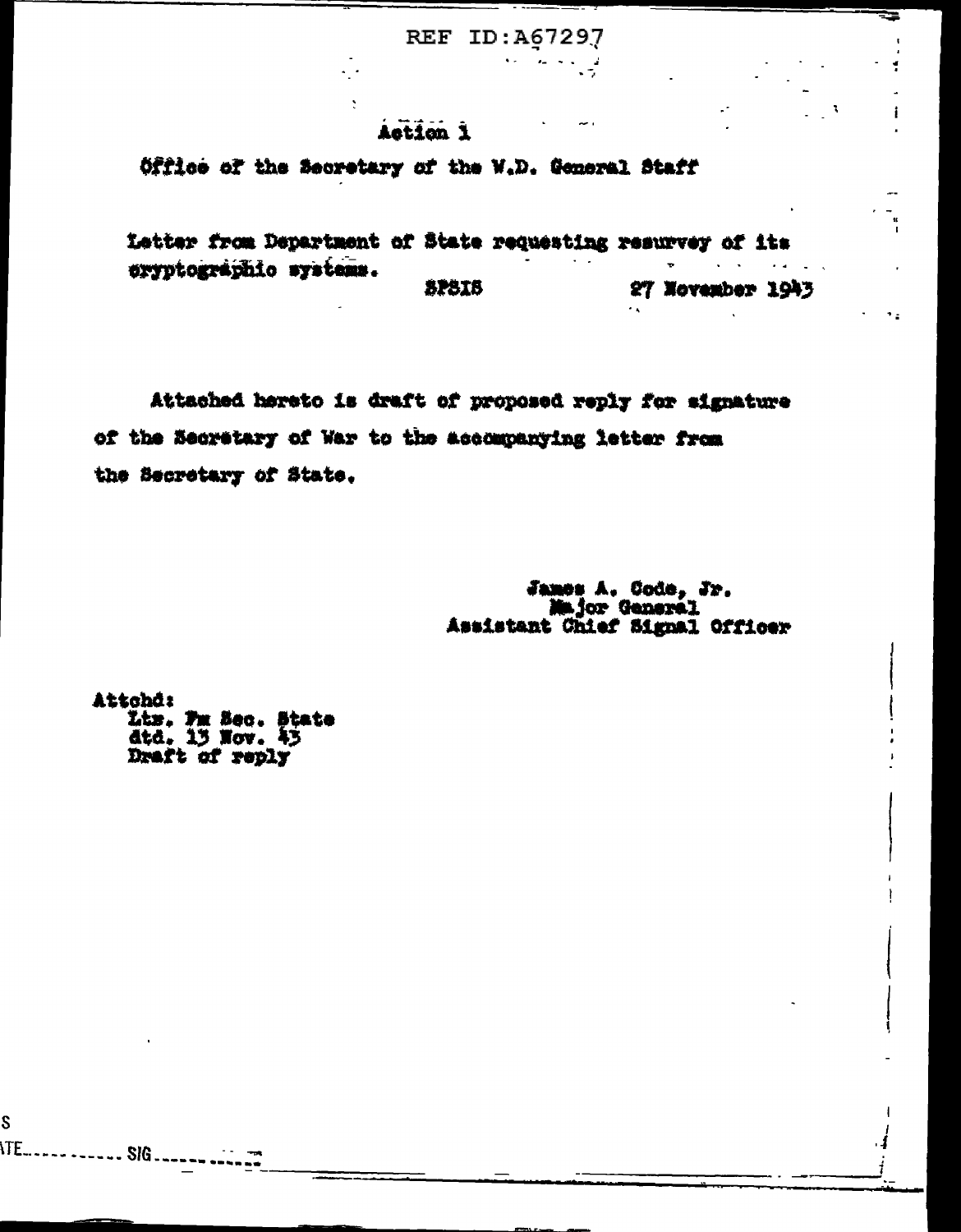The Honorable, The Secretary of State, Washington, D.C.

U.

 $\mathbb{R}^{n-1}$ 

Doar Mr. Searetary:

Receipt is acknowledged of your letter of<br>23 November 1943, requesting that a resurvey be<br>made of the cryptographic systems employed by the<br>Department of State and of the methods used for<br>the preservation of the secrecy of sonfidential communications.

**REF** 

 $\mathbf{r}$ 

 $\sim$  -  $\epsilon_{\rm T}$ 

 $\ldots$ 

ID:A67297

The Chief Signal Officer has been directed<br>to have the Signal Security Agency of his cffice immediately initiate the desired resurvey, som-<br>municating directly with the personnel of the<br>Department of State who are concerned with these matters, and bring in a report of findings and recommendations, if any changes are deemed essen-<br>tial, at the earliest practicable date.

**ithoerely.** 

Nearotary of Mar

 $\mathfrak{c} \mathfrak{z}$ LATE \_\_\_\_\_\_\_\_\_\_\_\_\_ SIG\_\_\_\_\_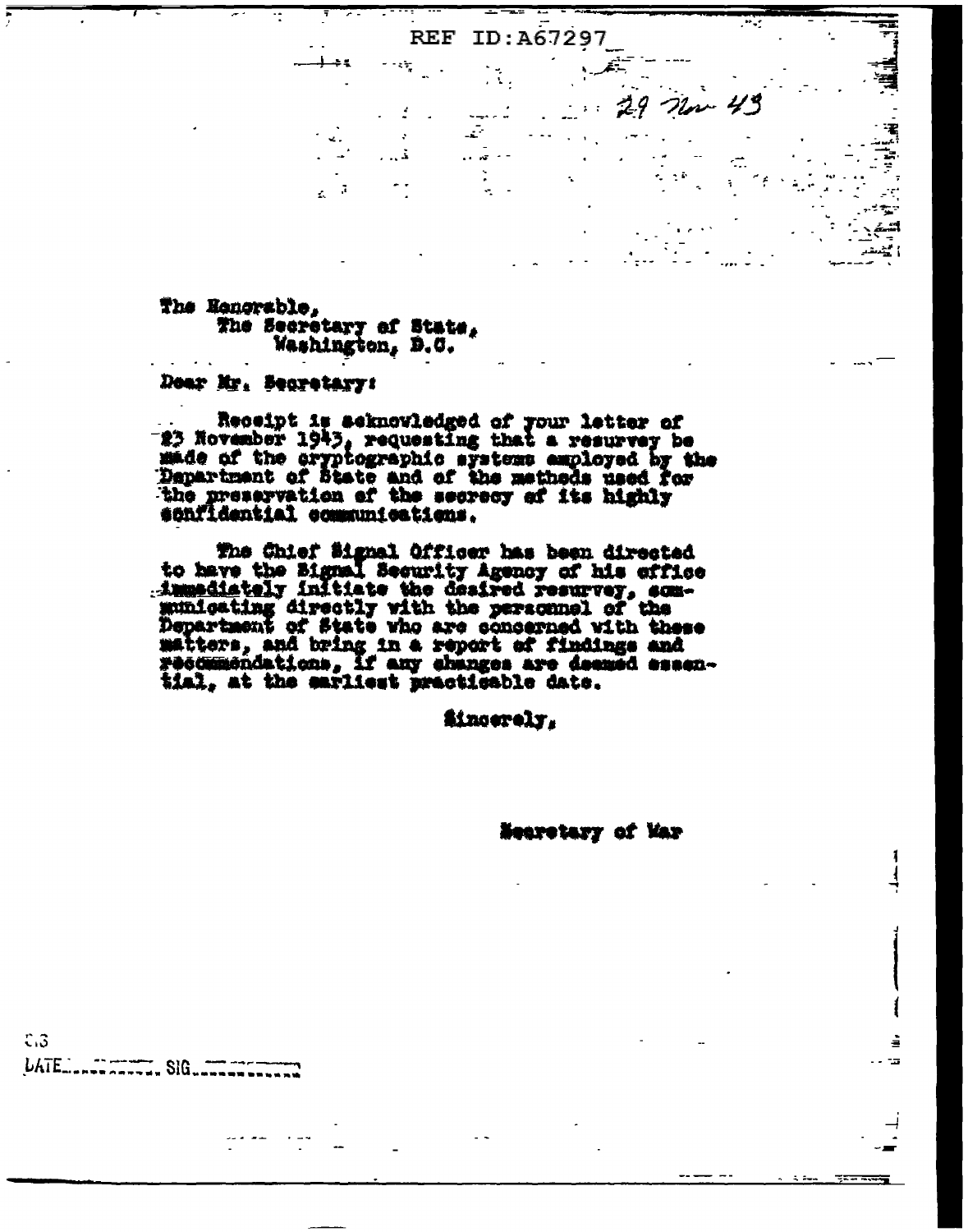

## SPSIS-3 HEADQUARTERS ARLINGTON HALL STATION

OFFICE OF THE COMMANDING OFFICER ARLINGTON, VA.

29 November 1943

Subject: Resurvey of State Department Security

Memorandum for Chief of C Branch and Director of Communications Research

1. Attached hereto is a copy of a letter dated 23<br>November 1943 from the Secretary of State to the Secretary of War, requesting that a resurvey be made of the cryptographic systems employed by the Department of State and of the methods used for the preservation of the secrecy of its highly confidential communications. A copy of the reply thereto by the Secretary of War is also attached.

2. It is directed that immediate steps be taken to carry out the resurvey indicated. It is desired that you report to Mr. G. Howland Shaw, Assistant Secretary of State, who may wish to outline, as a preliminary to your work, the scope of the resurvey desired and will put you in touch with the personnel concerned with the matters to be studied.

3. Your report of findings and recommendations will be submitted to me for forwarding-through Channels.

W. Preston Corderman Colonel, Signal Corps Commanding

Attchd: 2 ltrs. (copies)

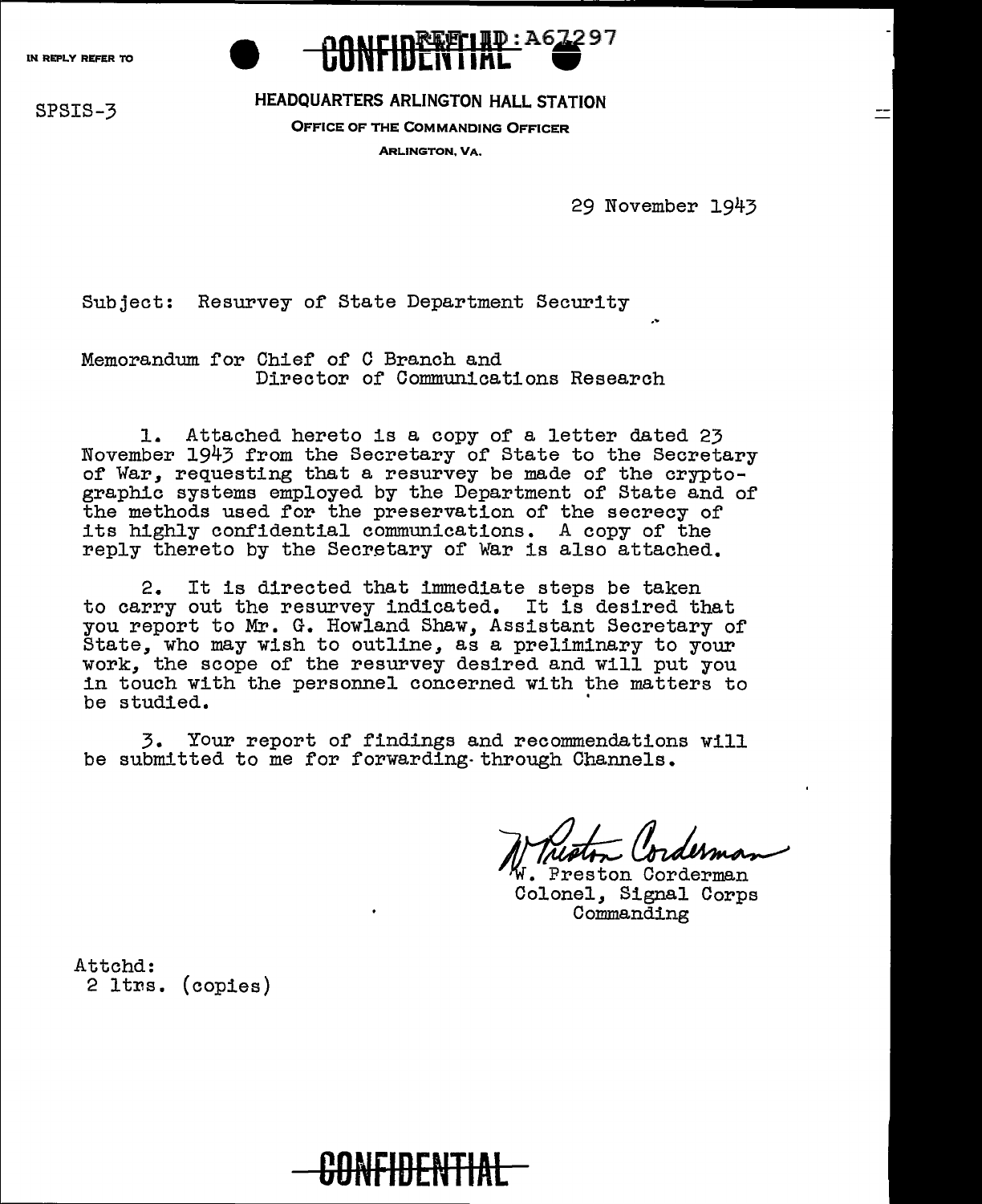**REF ID: A67297** 

**THE WINDHOCATIONS TO** arveta dia THE SECRETARY OF STATE WASHINGTUN, D. C.





**DEPARTMENT OF STATE WASHINGTON** 

November 23, 1943

The Honorable Henry L. Stimson, Secretary of war.

ky dear Lr. Secretary:

In may 1941 this Department requested the War Department to participate in a survey of its cryptographic systems and the preservation of the secrecy of its highly confidential communications. In response to this request Captain h. G. Hayes and Mr. William F. Friedman of the Office of the Chief Signal Officer were designated to participate in this survey. **The** committee of which the above named persons were members submitted a report June 26, 1941 giving their findings and recommendations. Lost of the recommendations were carried out either in whole or in part.

The Department now desires to have a resurvey made and would greatly appreciate it if the Signal Security Agency of the Office of the Chief Pignal Officer of the United States Army could undertake this task at an early aate.

The cooperation of the War Department in this regard would be of great assistance to this Department and much appreciated.

Sincerely.

( orbell ) how

HSACTA

ฟ

tr.

ឆ

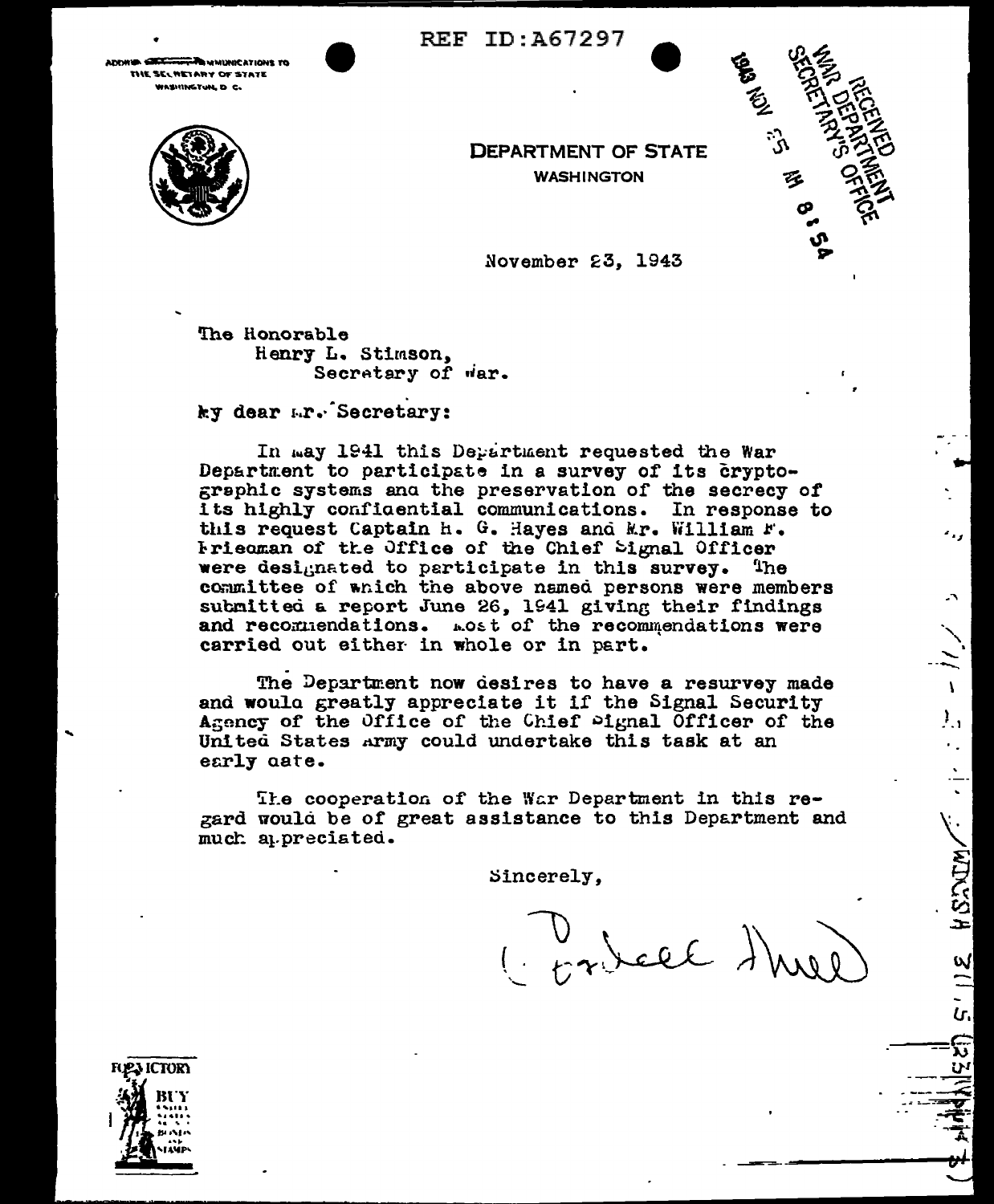|    | REF ID: A67297<br>ARLINGTON HALL STATEN             |
|----|-----------------------------------------------------|
|    | Daic $25$ hol                                       |
| тo | FRO1                                                |
|    | Commanding Officer                                  |
|    | Asst. Commandant                                    |
|    | Dir. of Com. Research                               |
|    | Execulive Officer                                   |
|    | Asst. Executive Officer<br>Adjutant                 |
|    | Asst. Adjutant                                      |
|    | Coordination Section                                |
|    | Chief, Headquarters Branch                          |
|    | Chief, A Branch                                     |
|    | Cuief, B Eranch                                     |
|    | Chief, C Branch                                     |
|    | Chief, D Branch                                     |
|    | Chief; E Branch<br>Chief, F Branch                  |
|    | Dir. of Training                                    |
|    | C. G. of Troops                                     |
|    | Property Officer                                    |
|    | Personnel Officer                                   |
|    | Provost Ifarshal                                    |
|    | Classified Mail Room                                |
|    | Secretary to C. O.<br>Gonoral Tiles                 |
|    | 201 Files                                           |
|    |                                                     |
|    | Comments and Return                                 |
|    | Recommendations                                     |
|    | .<br>Information                                    |
|    | Information and Return                              |
|    | Inf. and Forwarding                                 |
|    | Your Information and File<br>Signature, if approved |
|    | See Hote on Back                                    |
|    | As Requested                                        |
|    | As Discussed                                        |
|    | Your Action                                         |
|    | ldoubt whether G-2 cam give                         |
|    | no any information on this.                         |
|    | and his attinities but it is worth                  |
|    |                                                     |
|    | a try and my phont ask.                             |
|    | $\mathcal{A}\mathcal{C}$                            |
|    |                                                     |

 $\epsilon$ 

ï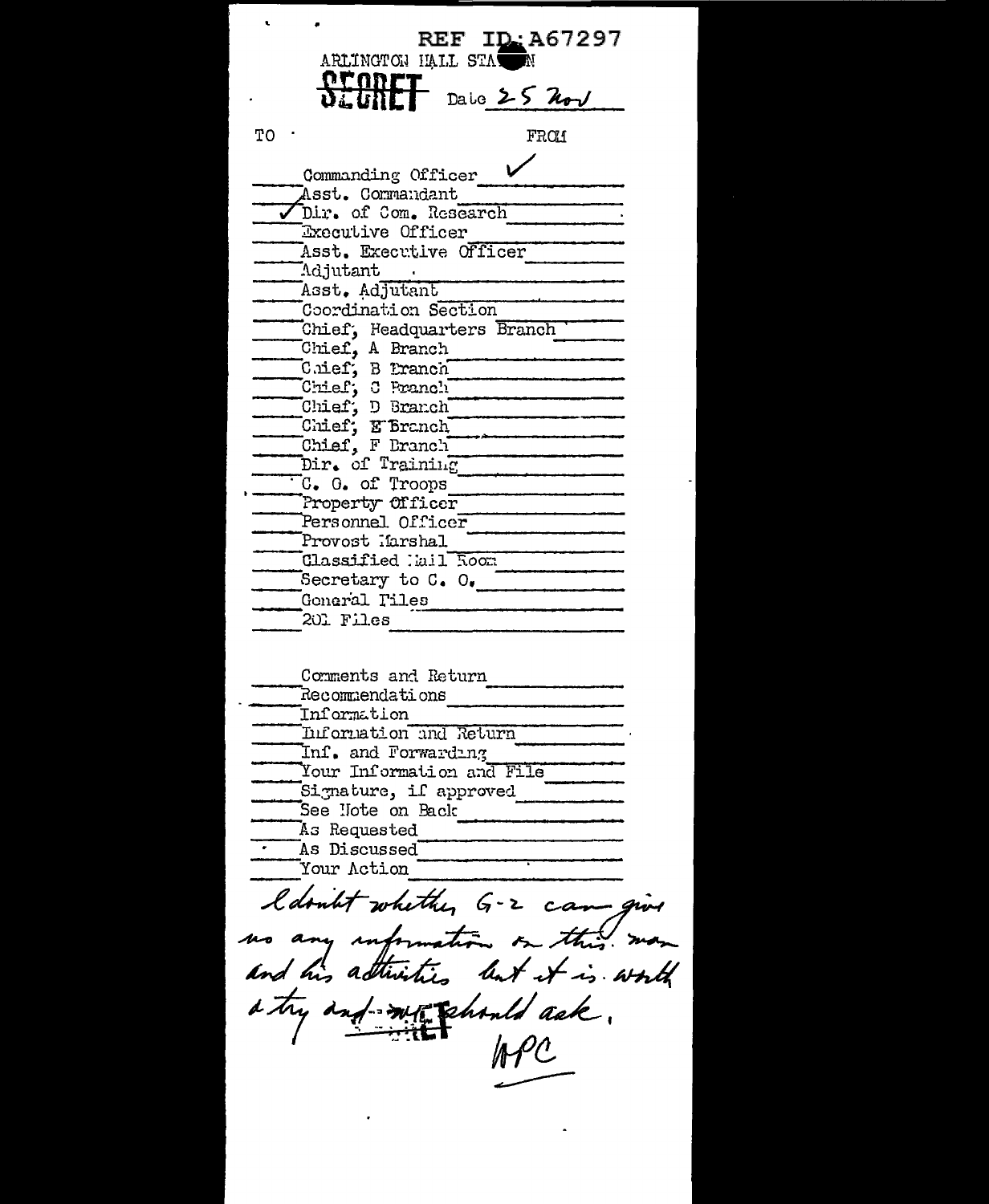REF ID: A67297 ARLINGTON HALL STATION Date 2 3 Novil12 TO FROM ボイン Commanding Officer Asst. Commandant XXDir. of Com. Research Executive Officer Asst. Executive Officer Adjutant Asst. Adjutant Chief, Headquarters Branch Coordination Section **DRE** Inf. and Liaison Section Chief, A Branch Chief, B Branch Chief, C Branch Chief, D Branch Chief, E Branch Chief, F Branch Dir. of Training 2d Sig. Serv. Bn. Property Officer Personnel Officer Provost Marshal Post Engineer Classified Mail Room General Files 201 Files Comments and Return Recommendations Information Information and Return Inf. and Forwarding Your Information and File Signature, if approved See Note on Back XAs Requested As Discussed Your Action out all